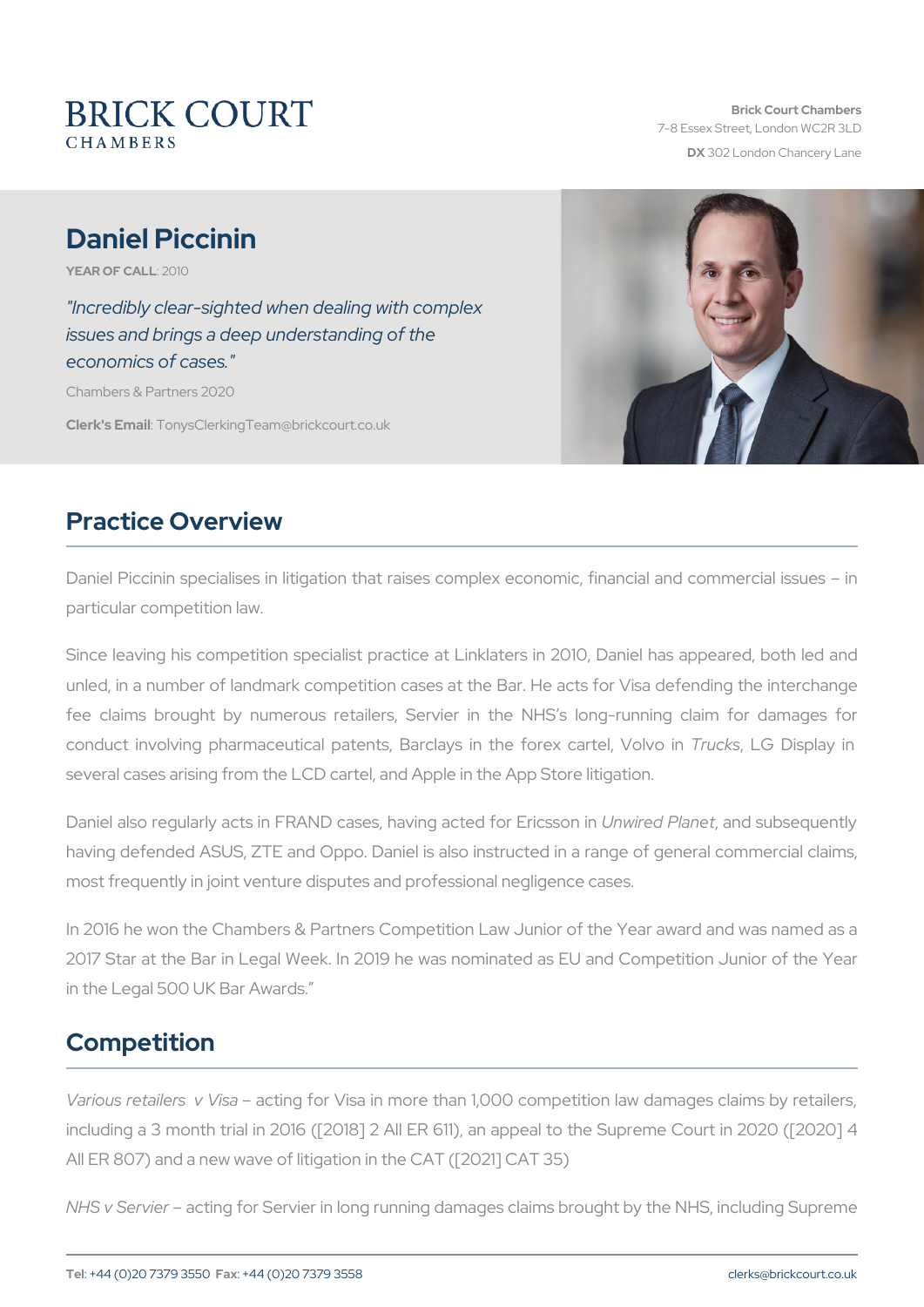Court appeals on the EU concept of res judicata [2020] 3 WLR 1207 and loss by unlawful means [2021] 3 WLR 370, and a five week trial of [2022] EWHC 369 (Ch)

Truckacting for Volvo in several damages claims arising out of the Tru

Forex acting for Bardlang in Barclans danned to the collective proceeding regarding the forex cartel

Hg Capital v aCM ing for Hg in its appeal from a CMA unfair pricing deci

Dr Kent v Apapoltein-g for Apple defending Dr Kent s proposed collective the App Store

McLaren v MOL  $a$ 20 $a$ 22 $a$ rs  $a$ T 10 acting for NYK defending McLaren s to the maritime car transport cartel

Neurim v  $V2022$  EWHC 109 (Pat) acting for Viatris on its competition injunction in the pharma sector

Case T-10JGP/1 Morgan v Commainstsing n for JP Morgan in its appeal Commission s finding of infringement in the Euribor cartel, and interve

LCD Cartelcting for LG Display in several cases arising from the L Court of Appieyaaln visolam sung an[@0008\$4 CMLR 23 and again on a juristicallenge challenge challenge challenge from a contributioSnamolsauim gim LG Display

Roland v [200] CAT 8 acting unled in an appeal from a CMA decision

Pfizer v CMA ting unled for the ABPI and BGMA intervening in writing on costs awards in CAT appeals

Nitrofurantoaionting for Morningside in its successful defence of a CN sector

GSK and Ors [2009] A4 CM a Rti & q for the CMA in defending its landmark delay decision

Unwired Planet [20 Hu6a wei CMLR 11 acting for Ericsson in a competition of patent infringement proceedings

Cooper Tire and Orasctvin Dow in the first ever cartel damages claim

Case T-78/8P/FF4 Holdings v Comantiishsgionunled for MPF Holdings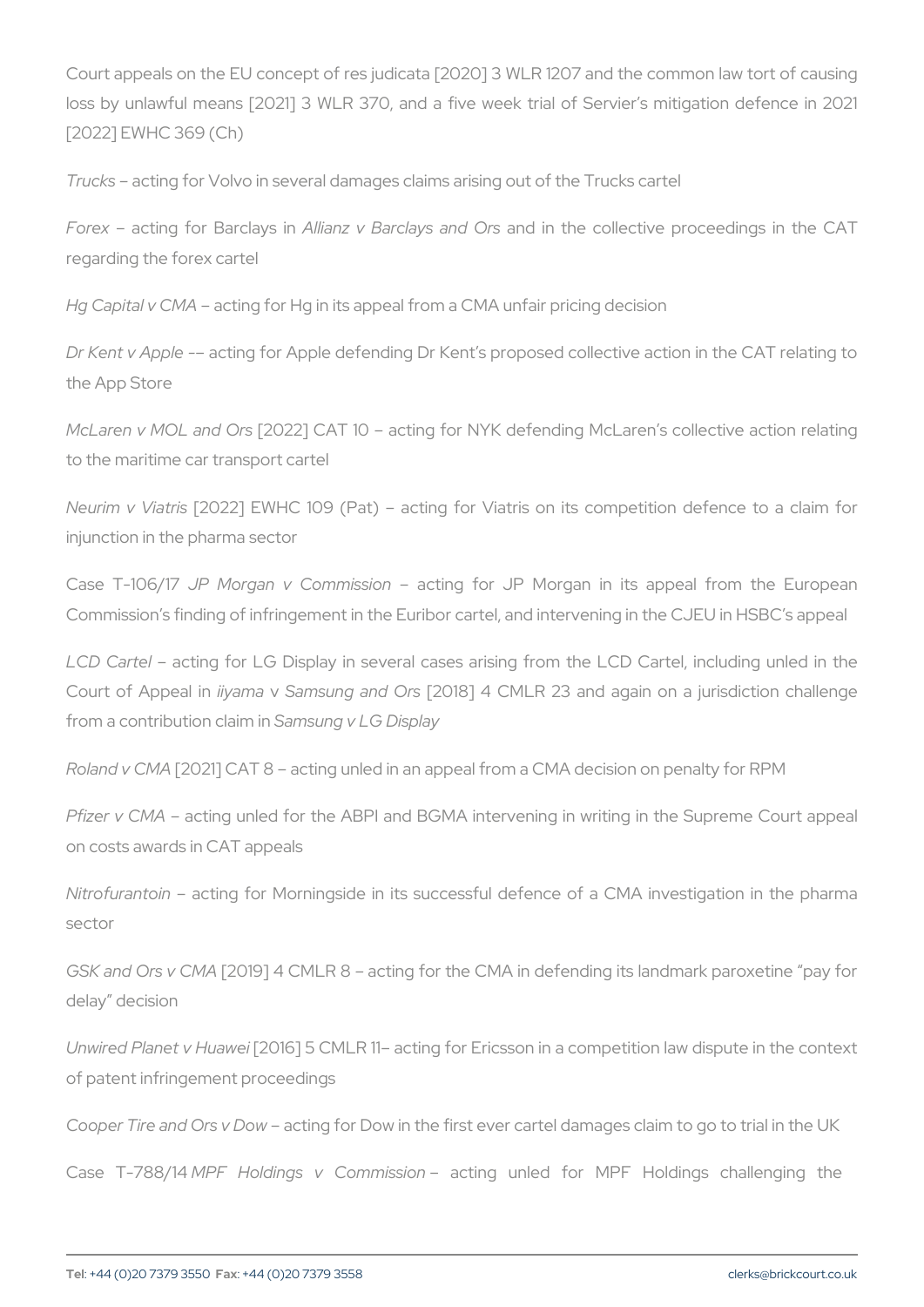Commission s State aid approval of the UK s capacity market

Ryanair v OFT/CC/CMA and Aselr CLAnTgust; [2015] EWCA Civ 83; [2014] Civ 1632; [2012] CAT 21; [2012] EWCA Civ 643 Acting for Aer Ling campaign to require Ryanair to sell its minority stake in Aer Lingus

Case T-26 Poy a Bair v Commaissinog unled for Aer Lingus as intervener in Ryanair s appeal from the Commission s decision to prohibit Ryanair f

Case T-1A  $\ell$  /1B ingus v Commaisission punled for Aer Lingus in its appeal from decision awarding Heathrow slots to Virgin instead of Aer Lingus

Tesco v [QBT2] CAT 31 - acting for Tesco in its largely successful appeal in the CAT 31 - acting for Tesco in its largely successful appeal finding of a price-fixing infringement

Case T-286 no Oel v Commission for Intel in its challenge in the General Commission's finding of abuse of dominance

Anglian Water - Searcotiionens for Anglian Water in its successful defe dominance investigation

Northern Ireland Electricity a Prince foonthel Northern Ireland Utility R price control inquiry

Teva v Reckitt Benctknige for Teva in its abuse of dominance follow Chancery Division (with Kelyn Bacon QC)

## Frand Litigation

Mitsubishi v OnePlusacatindg Olos Oppo and OnePlus defending FRAND acting unled in the Court of Appeal on the proper approach to a confidential licences ([2021] FSR 13)

Philips v A Shelf Sanding ASUS in FRAND proceedings

Conversant v Huaweid afrech ZTH and FRAND proceedings

#### Commercial

Mahmood v B[ $i$ 2021 B $1$ u]s EWHC 3395 (QB) acting unled in a claim for negotiating and  $n = 1$ out of a joint venture

Lekoil v Aking  $202$  m i EWHC 282 (Ch) acting unled for the founder of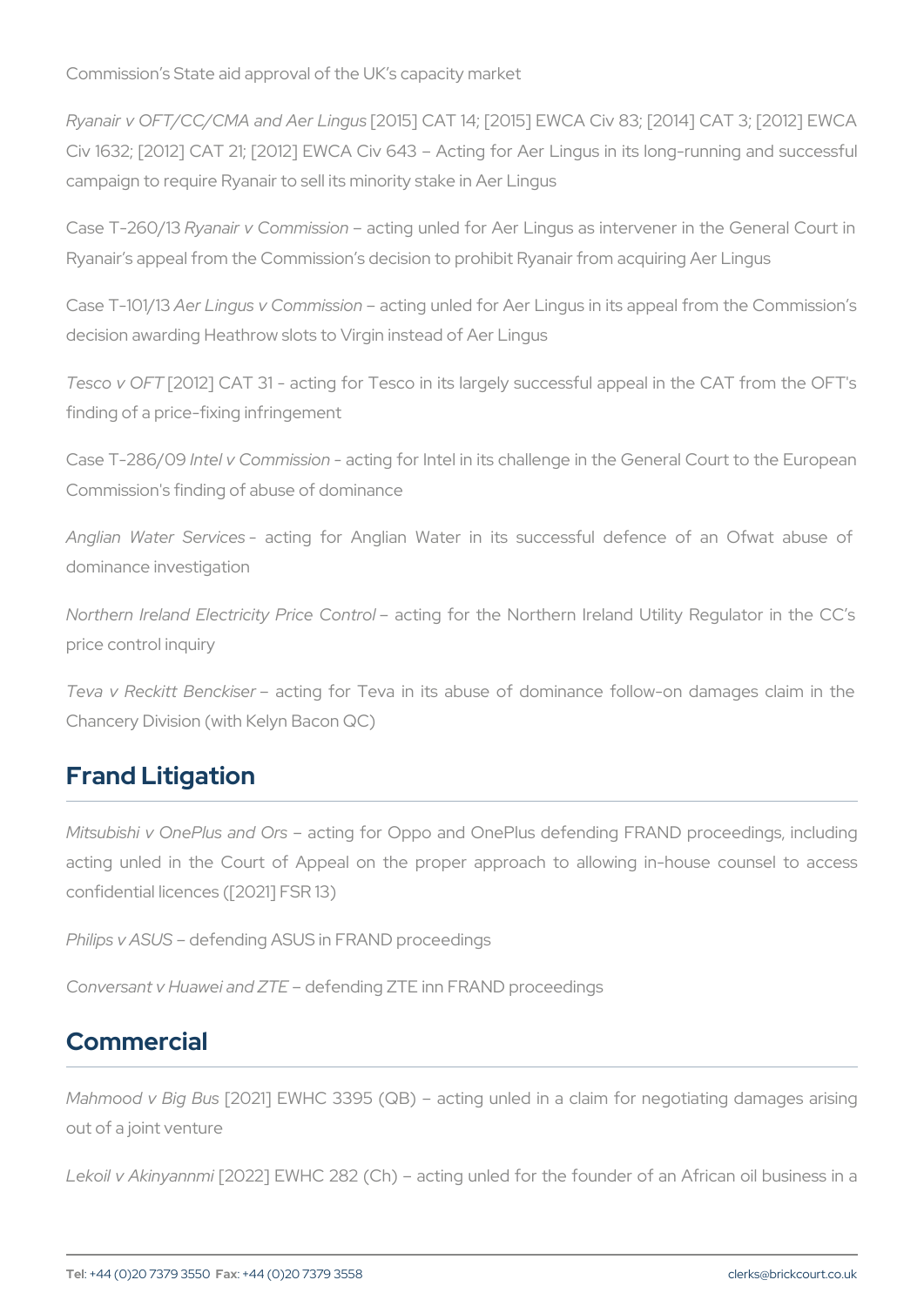successful jurisdiction challenge

Shandong v And Desen EWHC 2874 (Ch) acting unled in a derivative a of a joint venture

RIFW v L8H fending valuation advisers in a professional negligence cla

Various reinsurance arbitrations

### Qualifications

2010-2011 Pupillage, Brick Court Chambers

2007-2010 Solicitor, Linklaters LLP, London

2001-2006 LLB and B.Com (Economics), University of Melbourne (Both in 2005 Honours Year in Economics)

Academic Prizes

#### University of Melbourne

Kinsman Research Prize for best research paper in Economics dev 2006.

University of Melbourne Department of Economics Prize for an Outstar

Economics Honours Prize in Honours Program in Economics, for finish

Jean Polglaze Memorial Prize in 316-475 Economic Research Essay in 2005.

Law and Economics Prize in 2004.

### Publications

Two chapt Eusroipean Union Law, o 3r State & K i o Bacon (Ed), OUP

Two chapt Erusropean Union Law, of nSdt Etoe, AK id Bacon (Ed), OUP 2013

S Anderson, N Erkal and D Piccinin Aggregative games and olig run anal R sAi N D, Journal of E c Voonlo 50 1 ic s No. 2, Summer 2020, pp. 470-4

C Ahlborn and D Piccinin, "The Great Recession and other mis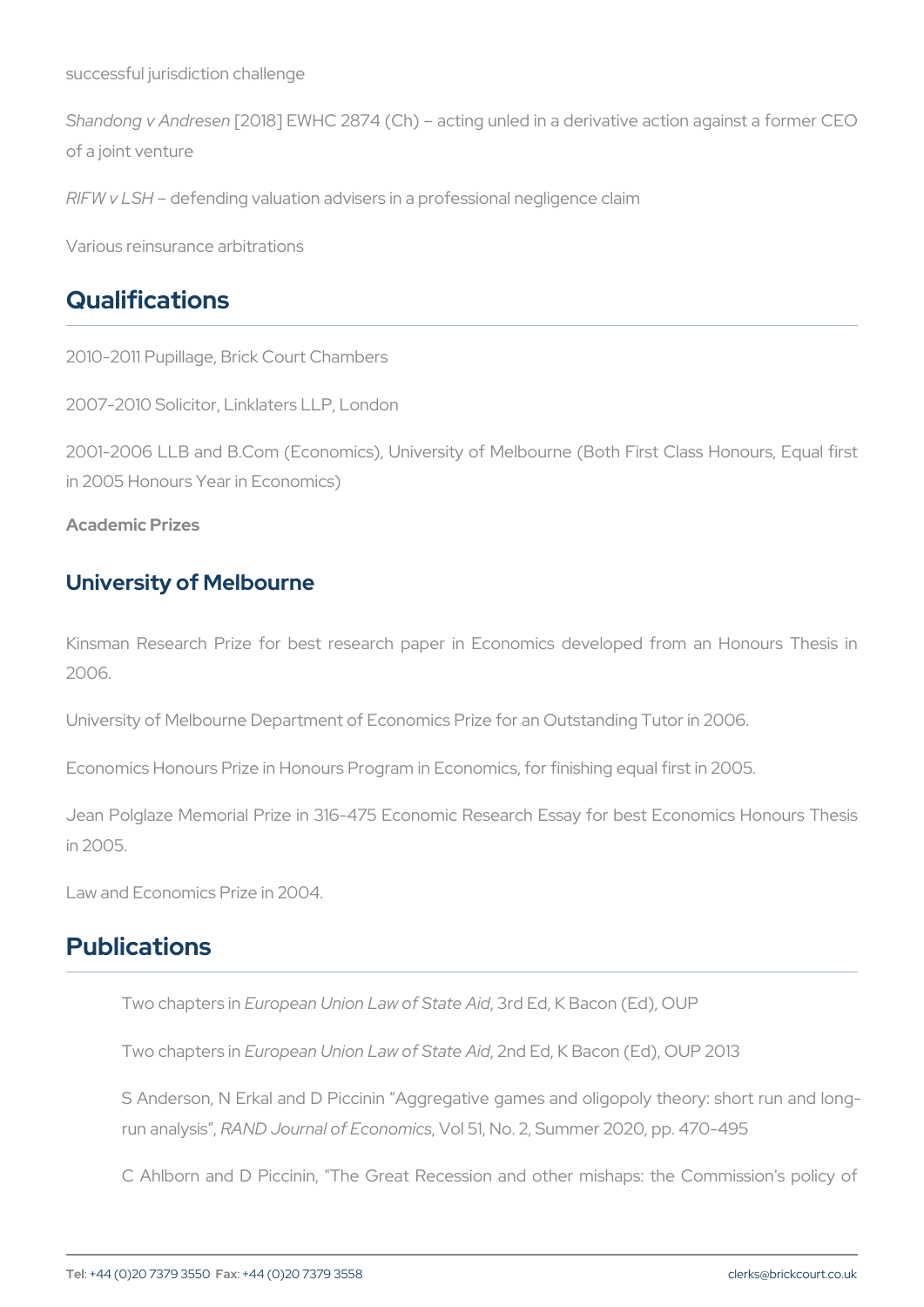restructuring aid in a tRmesseoafrcohribliasn'd bionok of , StEa.te StAyisdzok and (E Edward Elgar 2011.

N Purnell, C Bellamy, N Kar, D Piccinin, and P Sahathevan, " turbulence ahead? The implications of other e Bina d'air ban Lans of the 313

C Ahlborn and D Piccinin, "The Application of the Principles of the Financia E  $C$ ro piesdn State Aid L $20M$   $Q$ (unarterly

C Ahlborn and D Piccinin, "Between Scylla and Charybdis Consumer Inte**Test**", Yeians of UK Competition LRawdgReform , Dundeer (ed), Dundeer (ed), Dundeer (ed), Dundeer (ed), Dundeer (ed), Dundeer (ed), Dundeer (ed), Dundeer (ed), Dundeer (ed), Dundeer (ed), Dundeer (ed), Dundee University Press 2010.

N Erkal and D Piccinin, "Cooperative R&D undelmtuerro at faintally Juoiuth of Industrial  $Orga0i2a,ti2a, 74-85$ .

N Erkal and D Piccinin, "Welfare-reducing mergers in different  $E$ conomic  $R$ e $2$ 00 $9$ , 1-7.

N Erkal and D Piccinin, "Cooperative R&D undelmtwemontaninatly Jwith of Industrial Org 2001zCati2on, 74-85.

N Erkal and D Piccinin, "Welfare-reducing mergers in different  $E$ conomic Re $2000$ . 1-7.

#### Directory Quotes

- " "His legal analysis is exceptionally strong, with an unparalle issues which arise in competition law cases. He has proven hims and hard-working. He is a rising star at the Bar without question across extremely well: clear and easy to follow." "His gene knowledge of law are extremely impressive. He is never afraid to judgement." (Chambers & Partners 2022)
- " "Daniel is as close as it gets to a competition law junior genius. second to none and he is shaping up as a formidable advocate for
- " "He is one of the barristers you want when you have particularly has lots of bright, creative ideas." (Chambers & Partners 2021)
- " "His intellect is second to none and his ability to analyse the equal economists." (Legal 500 2021)
- " Daniel Piccinin is a superb advocate who earns acclaim economics. (Who's Who Legal - UK Bar: Competition 2020)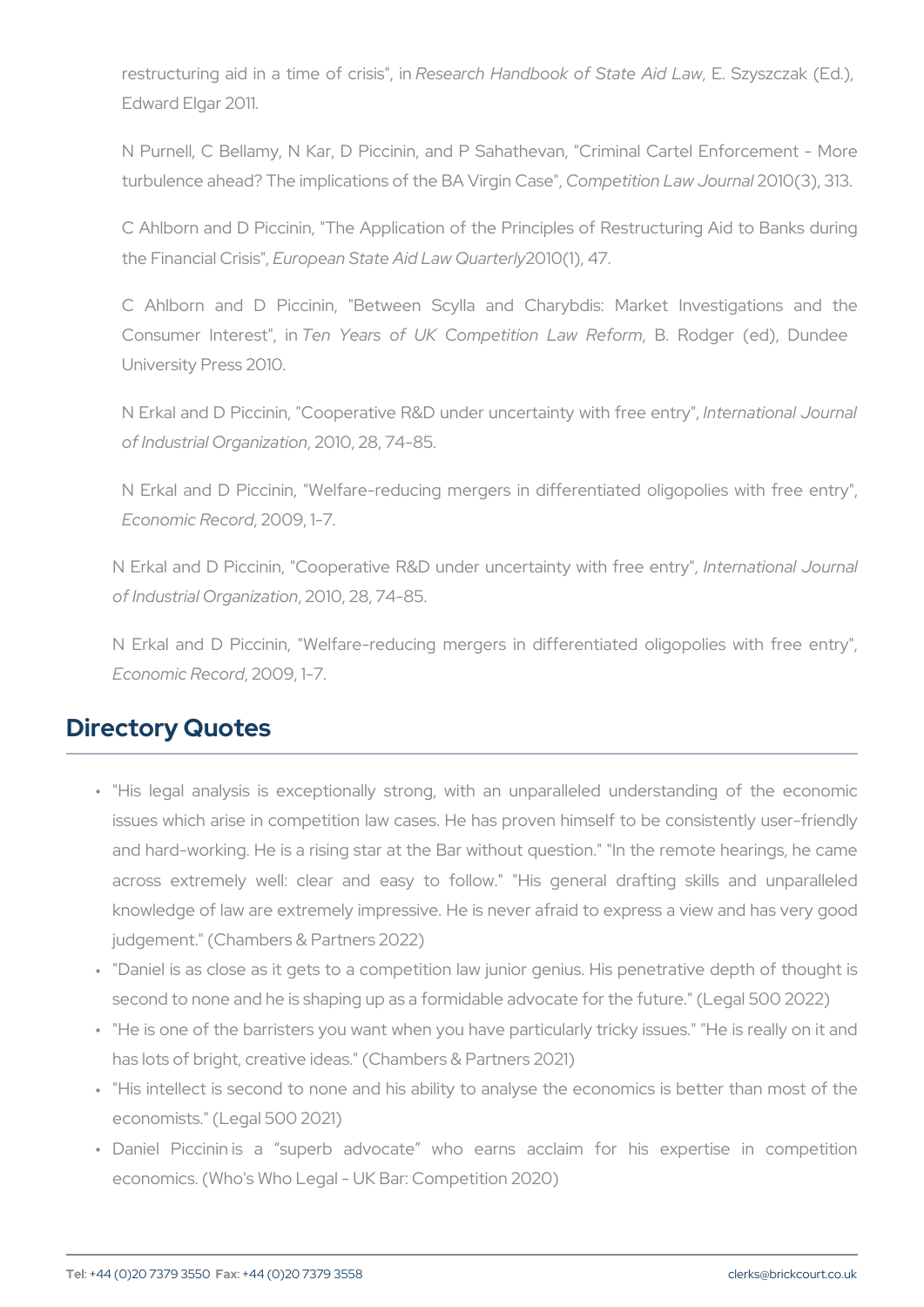- " "A highly sought-after junior handling varied matters inclu challenges to EC cartel decisions and cases relating to the obl holders to license standard-essential patents. He has further ex legality of reverse payment patent settlements in the pharmadeus significant attention for his economics background, which e economic analysis of complex competition claims." "Incredibly complex issues and brings a deep understanding of the ecor drafting skills and is able to distil complex concepts down to team and client." "His grasp of the detail in cases is astonishi points eloquently and carefully." (Chambers & Partners UK & Glob
- " "An industrious junior with an encyclopaedic knowledge of com 2020)
- " Daniel Piccinin is regarded as a leading name by peers, who practitioner due to his great competition economics expertise. F clients in the technology and aviation sectors. (Who's Who Legal -
- " "He is exceptionally strong on economics, has very strong legal complex concepts and explain them in a simple way." (Chambers &
- " "The go-to competition law junior at the Bar. He is quick, incredil and extremely diligent, plus a delight to work with." (The Legal 50
- absolutely top-rankinios Deagnoiethis Piccifroim his experience competition cases, including the first cartel damages claim to go Daniel is off the scale in terms of his intellectual ability. (Who 2018) " The
- " "He writes beautifully, has a strong economic background and language into a language that judges will understand." (Chambers
- " "A definite star, wise beyond his years." (The Legal 500 2017)
- " "Daniel Piccinin is a superlative junior regularly instructed on i in the long-running battle with Ryanair. He is highlighted for not an excellent economist ." (Who's Who Legal - UK Bar: Competition
- " Clients commend Daniel Piccinin as a a highly skilled advocat particular, he is noted for being accomplished at synthesisi (Who's Who Legal - Competition 2017)
- " "He is a first-class advocate who is very good with clients. Danie and will rise through the ranks." (Chambers & Partners 2017)
- " "His call belies his maturity, outstanding grasp of the law and  $\epsilon$ 500 2016)
- " "He impresses with his hard work and high-quality analysis of without question." (Chambers & Partners 2016)